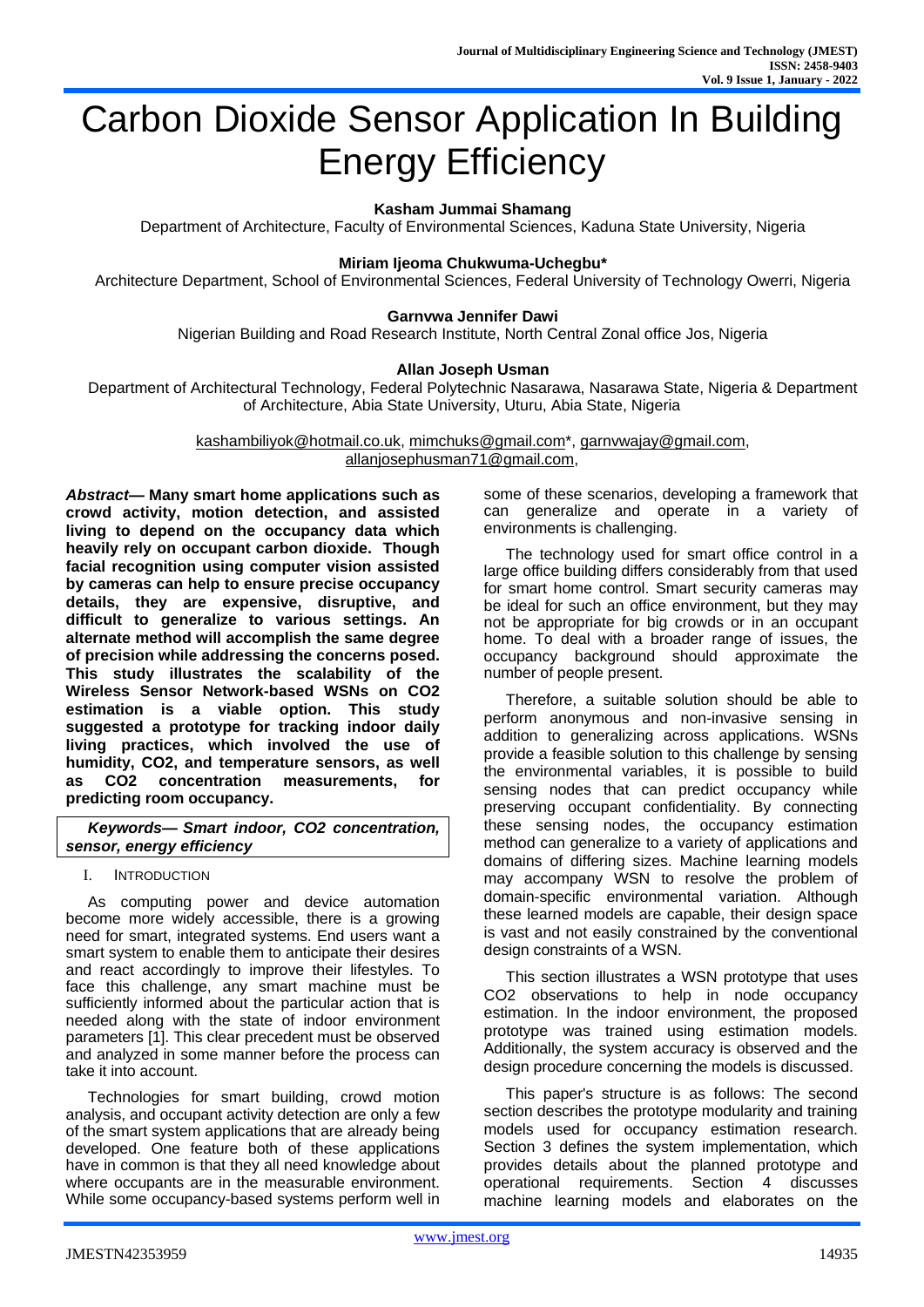architecture parameters that are of interest as well as the essence of the experiments. Section 5 summarizes and addresses the findings of these articles, and Section 6 concludes with remarks.

# II. LITERATURE REVIEW

[2] proposed the use of ambient technology to measure indoor occupancy using indoor environmental variables. Among the indoor variables such as carbon dioxide production, indoor temperature, and relative humidity. The features are extracted from these variables using the most appropriate feature extraction techniques based on Relative Information Gain (RIG). Three machine learning techniques (MLT), namely Artificial Neural Network (ANN), Support Vector Machine (SVM), and Hidden Markov Model (HMM), were trained to estimate occupancy using the best features. For different testing days, their estimate accuracy ranged from 58 percent to 75 percent.

[3] expanded on the previous study's results by looking at the measurement precision of a certain number rather than a value. Since chosen the occupancy ranges to affect the performance of precision percent on some test days. The observations of the writers were restricted to individual bays of three to five inhabitants each, rather than the entire office where the data was gathered. Furthermore, the results of the ANN were noisy, with constant variations.

[4] used an approach similar to [5] but instead of a RIG, they used a scale of symmetric uncertainty, eventually reaching 75% prediction precision with an ANN.

The maximum number of people who could be in the house was limited to eleven. They also failed to account for the indoor climate's ambient pressure levels, which the occupants can influence. [6] . For seven days, carbon dioxide, light, vibration, power consumption, and motion sensors were tested in an office environment. They did not use the data to assess occupancy; rather, they used it to predict the presence or absence of occupancy. They used decision trees to pick the functions. Based on the weighted function incidence of the random forest the features extracted from occupant carbon dioxide data. This contrasts with the vast majority of other occupancy measurement studies, which rank carbon dioxide near the top of their feature selection algorithms.

The feature selection in [7]; [8] the correlation measure was created using a filter model system, which means that it is independent of the classification algorithm. As a consequence, there is no certainty that the features chosen would have the most trustworthy calculation. A different approach is to use a wrapper process of extracting features that involve initial and final feature classification by the same MLT. As a result, the function collection is adapted to the machine learning technique in use, resulting in increased precision. [9] & [10] used sensor networks to estimate an open office's occupancy testbed using CO2, CO, total pollutants, PM2.5, sound systems, lighting, rotation, temperature, and humidity. First-order deviation and 20-minute incremental conductance were extracted as simple statistical functions. The most important features were then chosen using knowledge gain theory. MLT such as SVM, ANN, and HMM was employed and applied an ELM-based wrapper approach for feature extraction and compared it to an information gain filter-based feature ranking system. Experiments proved that the solution they proposed was successful.

[11] investigated different combinations of sensors, such as motion, vibration, indoor, temperature, humidity, CO2, illumination, and light intensity, to predict occupancy using six data-driven approaches. The approach used raw data from sensors for features gathering. It's worth noting that the writers used a vast range of sensors to ensure that their system works properly. The information gain hypothesis was used to evaluate each sensor's contribution (feature). The three most informative variables were discovered to be CO2, door state, and light levels.

A CO2, temperature, humidity, and light levelbased occupancy detection system was recently presented [12]. They used raw sensory data as features same as applied to the recent study conducted by [13]. To measure and predict occupancy the presence, statistical models were used. They experimented with different feature combinations and mathematical models before deciding on the most appropriate feature selection model. Finally, the study chose the SVM technique for the feature selection and learning algorithms that would lead to good results.

A CO2, temperature, humidity, and light levelbased occupancy detection system was recently presented [13]. They used raw sensory data as features, as proposed in [14]. To predict the occupancy presence. They experimented with different feature combinations and mathematical models before deciding on the best feature set and model. Finally, they concluded that proper feature selection and learning algorithms would lead to good results.

#### III. PROPOSED APPROACHES

Filter model function selection has been used in previous studies on occupant prediction. Supervised learning has little influence on the filter model's feature collection, due to the trade between approximation performance and time performance. The feature extraction for wrapper model uses linear regression function for feature extraction, which is a better solution that guarantees higher prediction performance.

Using the ANN's recent study will be computationally prohibitive. Since the Extreme Learning Machine (ELM) is even faster than traditional neural networks, the feature selection wrapper model can be used. Sensor data in its raw form would be inefficient due to the inclusion of obsolete and redundant components. As a consequence, it is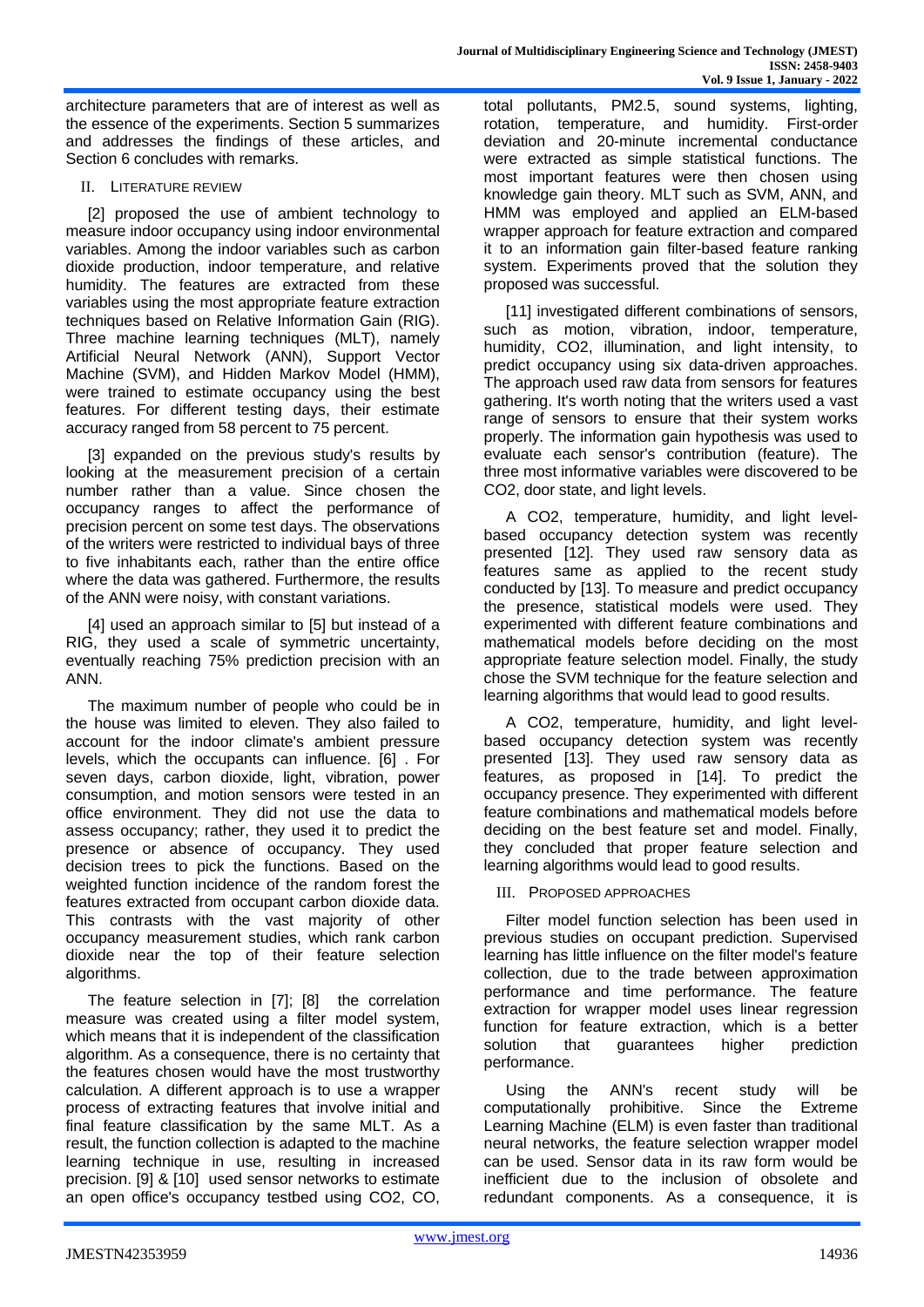important to remove valuable functionality from data and pick the most suitable ones. Figure 1 illustrates how ANN can be used to calculate CO2 levels in various building areas.

# **Figure 1: Carbon dioxide monitoring in a different zone of the building**



Monitoring CO2 Concentrations in occupied rooms can be used to efficiently control operational-technical functions like energy usage, lighting, comfort, and indirect monitoring of seniors' daily activities to avoid potentially dangerous situations.

#### 1. *3.1 System Implementation*

This section defines the components used in developing the prototype, preceded by the software implementation and data collection exercise.

# **Hardware components**

Figure 2 represents the prototype configuration consisting of Arduino UNO, CO2 sensor, temperature, and humidity sensor.

The sensing hub must have the ability to communicate with installed, collect the sensors reading data, and pass it to a centralized location for pre-processing.

-Temperature sensor (QPA 2062) with accuracy 1K and reading within 0 - 35 °C

-Relative humidity sensor with accuracy  $±5$  and reading within the range of 0-100%

-CO2 sensor with an accuracy of ±50 ppm and reading with the range of 0 -2000 ppm,

-Arduino UNO WiFi Rev.2 supports IoT using the UNO family's regular form factor.

# **Figure 2: Prototype Setup**



2. *3.2 Data collection*

CO2, relative humidity, and temperature were measured using DHT22 and K30 sensors. The Lutron MHB-382SD sensor was used to measure pressure levels. The dataset sample was collected from several sensors using one-minute intervals (see Figure 3). These readings were initially kept in the sensors' internal memory before being moved to a laptop via a USB cable. It was then run via MATLAB. The goal is to control the operation of mechanical ventilation when there are no occupants present in the room and also control the flow of the fresh air in the room.

**Figure 3: Carbon dioxide distribution during room occupation and departure**



CO2 concentrations are the most common pollutant found in indoor environments. House interiors often have a higher concentration than the outside. When the is a greater number of occupants, the CO2 concentration tends to rise exponentially in the room primarily due to human activity. Oxygen and CO2 are exchanged during breathing. The amount of CO2 emitted is proportional to the amount of physical activity. The volume of carbon dioxide in the atmosphere is estimated in parts per million (ppm) [15].

A Time-series algorithm can be applied to calculate the arrival or departure time of the occupant to/from the controlled room using the measured CO2 concentration values (see Figure 4) in a room. This is based on the premise that if CO2 levels rise, an individual is present. When an individual leaves the monitored room, the CO2 concentration increases.

# **Figure 4: The pattern of carbon dioxide during occupancy present in the room**